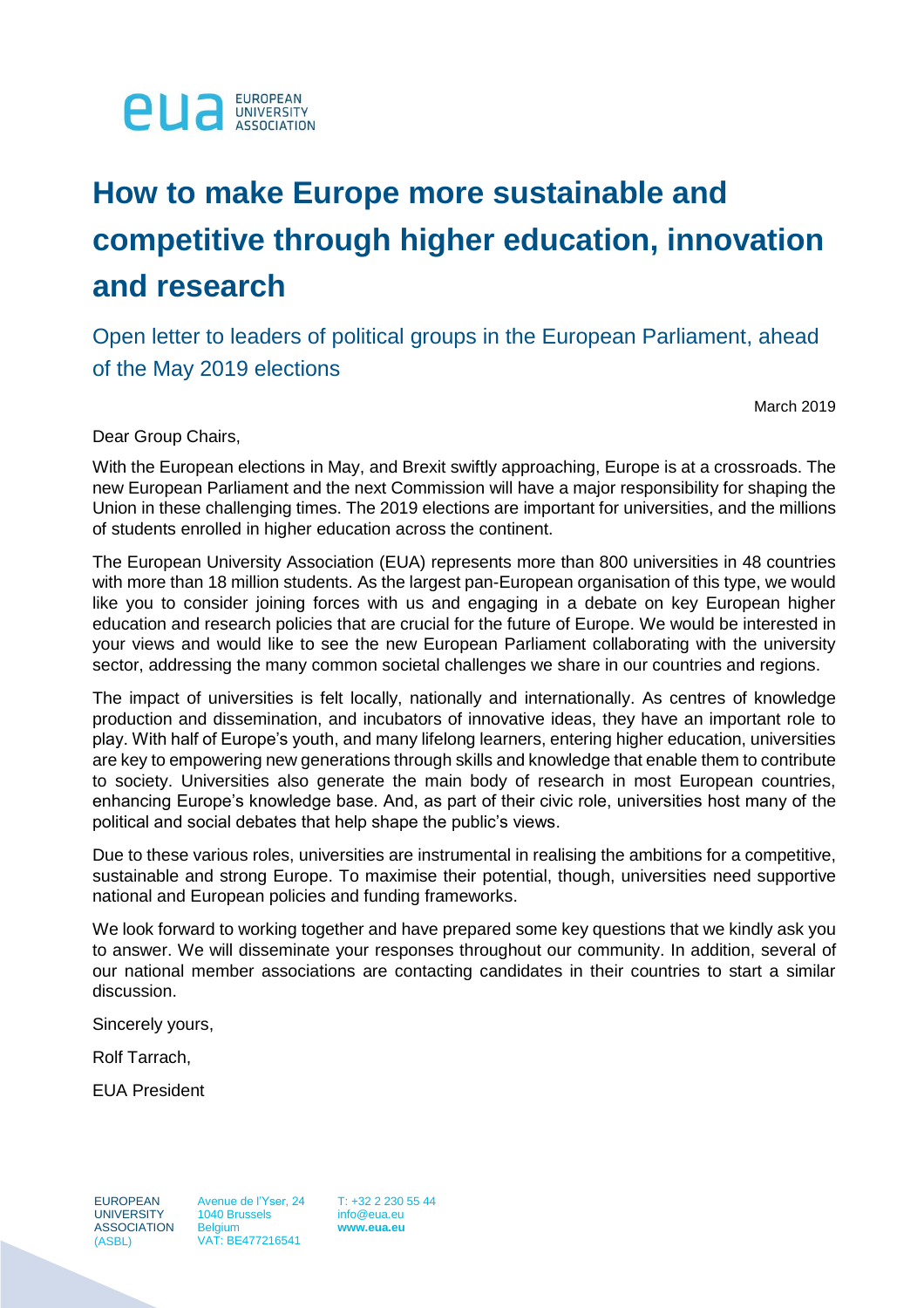

## **1) European Education Area**

Europe can improve educational opportunities by working together. The European Education Area, outlined in a [Commission Communication from November 2017,](https://eur-lex.europa.eu/legal-content/EN/TXT/?uri=CELEX:52018DC0268) includes initiatives such as creating European Universities as networks of institutions from across Europe, as well as proposing concrete actions to increase mobility and the recognition of diploma and study periods abroad for the benefit of students, universities, and employers. These initiatives will facilitate cooperation and exchange across the continent, enabling universities to work closer together, thus improving the quality of both teaching and research. This in turn will enable universities to respond to the needs of society, solve global challenges and empower students for a changing world.

• **How can we make the European Education Area a reality and how do you see the role of the European Parliament in this regard?**

#### **2) European research and innovation**

We are living in an era of major technological change, with advances in research and innovation transforming societies profoundly. Europe is a global leader in research and should aspire to lead the world in innovation. Unleashing this potential requires substantial investment in both curiositydriven research, that creates disruptive ideas, and in the innovation ecosystems where these ideas are applied to provide new solutions. It also requires a European Research Area with free flows of knowledge, not least through open science. Universities play a key role here as places where knowledge is created, often through partnership with bodies in the public, private sectors, and civil society, but they need a Europe that invests in and facilitates cooperation.

• **What do you think the EU can do to further European research and innovation?**

## **3) EU funding for cooperation and mobility**

The EU funding programmes for higher education and research, Erasmus and the Framework Programme for Research and Innovation, are strong assets for Europe and its citizens. These are unique examples of truly multilateral programmes that give students and researchers the opportunity to learn and grow by moving around within Europe and collaborating with the very best. Universities have capitalised on these opportunities to deliver high quality education and cuttingedge research and innovation. However, both programmes have suffered from underfunding in the past, and the current European Parliament has rightly called for substantial increases for the next programme period (2021-2027), proposing 120 billion euros for Horizon Europe and 41 billion euros for Erasmus.

• **How can we ensure sufficient and sustainable funding for European cooperation and mobility in higher education and research?**